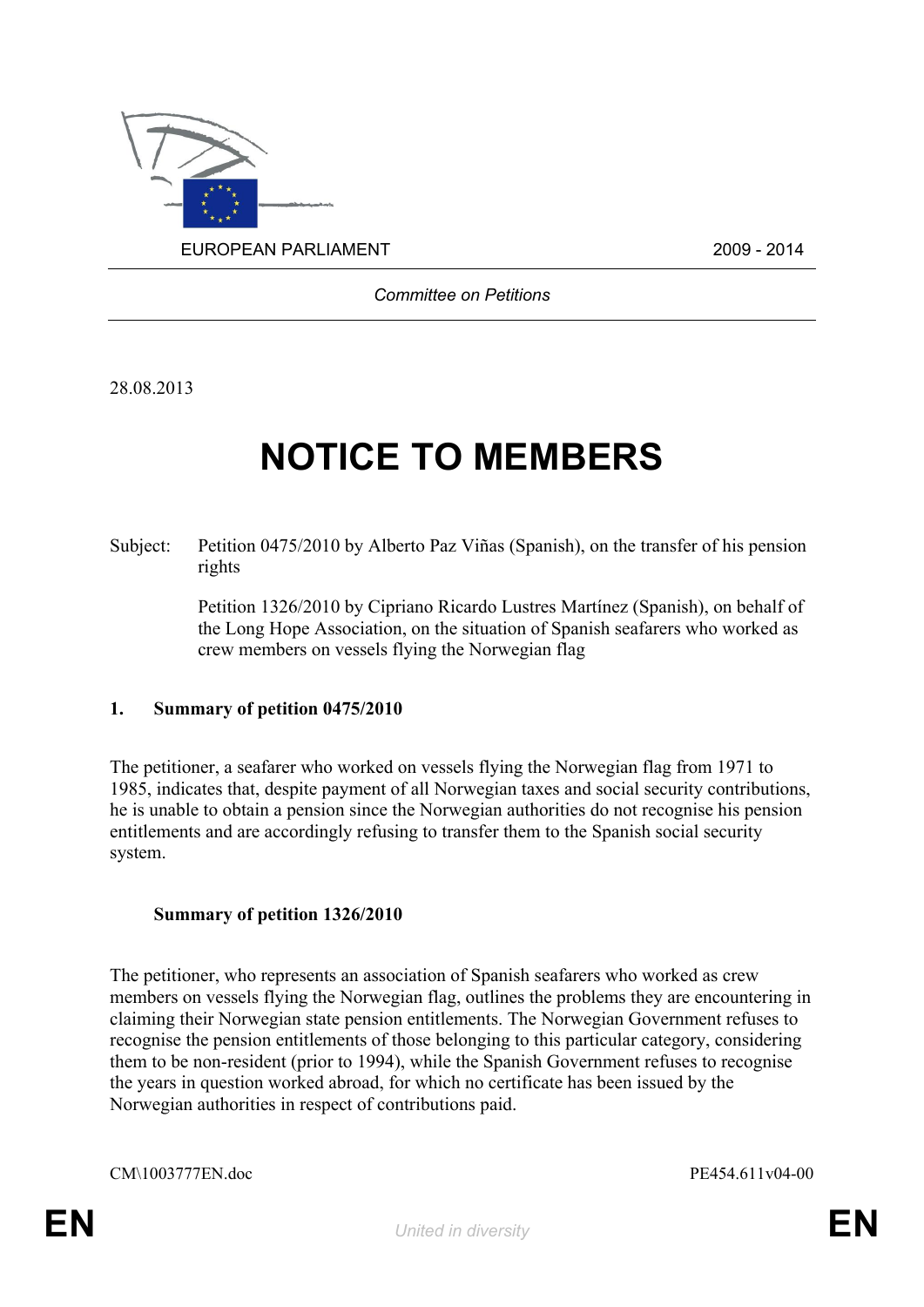# **2. Admissibility**

0475/2010: Declared admissible on 8 September 2010. 1326/2010: Declared admissible on 9 February 2011. Information requested from the Commission under Rule 202(6).

## **3. Commission reply**, **received on 9 December 2010**

# **Petition 0475/2010**

Under the agreement on the European Economic Area, which entered into force on 1 January 1994, the provisions on social security coordination set out in Regulation 1408/71 (amended by Regulation 883/2004) also apply in relations with Iceland, Liechtenstein and Norway.

The Commission contacted the EFTA Secretariat and the Norwegian authorities to clarify the pension entitlements of Spanish seafarers working on Norwegian vessels and the transitional provisions contained in the association agreement. The following reply can be given on the basis of the information provided.

## Concerning the period prior to 1994

- Spanish seafarers who worked on Norwegian vessels prior to 1994 were not members of the Norwegian pension scheme. In practice, social security contributions were never paid by seafarers or their employers because Norwegian law made residence in Norwegian territory compulsory for membership of the Norwegian pension scheme. Spanish seafarers who did not satisfy this condition could not therefore join the pension scheme in Norway. The transitional provisions do not apply in this case. Under Article 87(1) of Regulation 883/2004, no rights shall be acquired pursuant to the Regulation for the period before its date of application in the territory of the State concerned.

- However, if some seafarers were able to pay contributions in Norway, the latter must respect the transitional provisions set out in the new simplified Regulation 883/2004, Article 87(4) of which states: 'Any benefit which has not been awarded or which has been suspended by reason of the nationality or place of residence of the person concerned shall, at the request of that person, be provided or resumed with effect from the date of application of this Regulation in the Member State concerned, provided that the rights for which benefits were previously provided have not given rise to a lump-sum payment.'

## Concerning the period after 1994

- The residence condition cannot be required after 1994 as it does not comply with Regulation 883/2004. The latter states in practice that a person pursuing an occupation on board a vessel flying the flag of a Member State is subject to the legislation of that State (Article 11(4)). *The vessel is deemed to be the territory of the flag State.*

The Commission is aware of the difficult circumstances of Spanish seafarers working prior to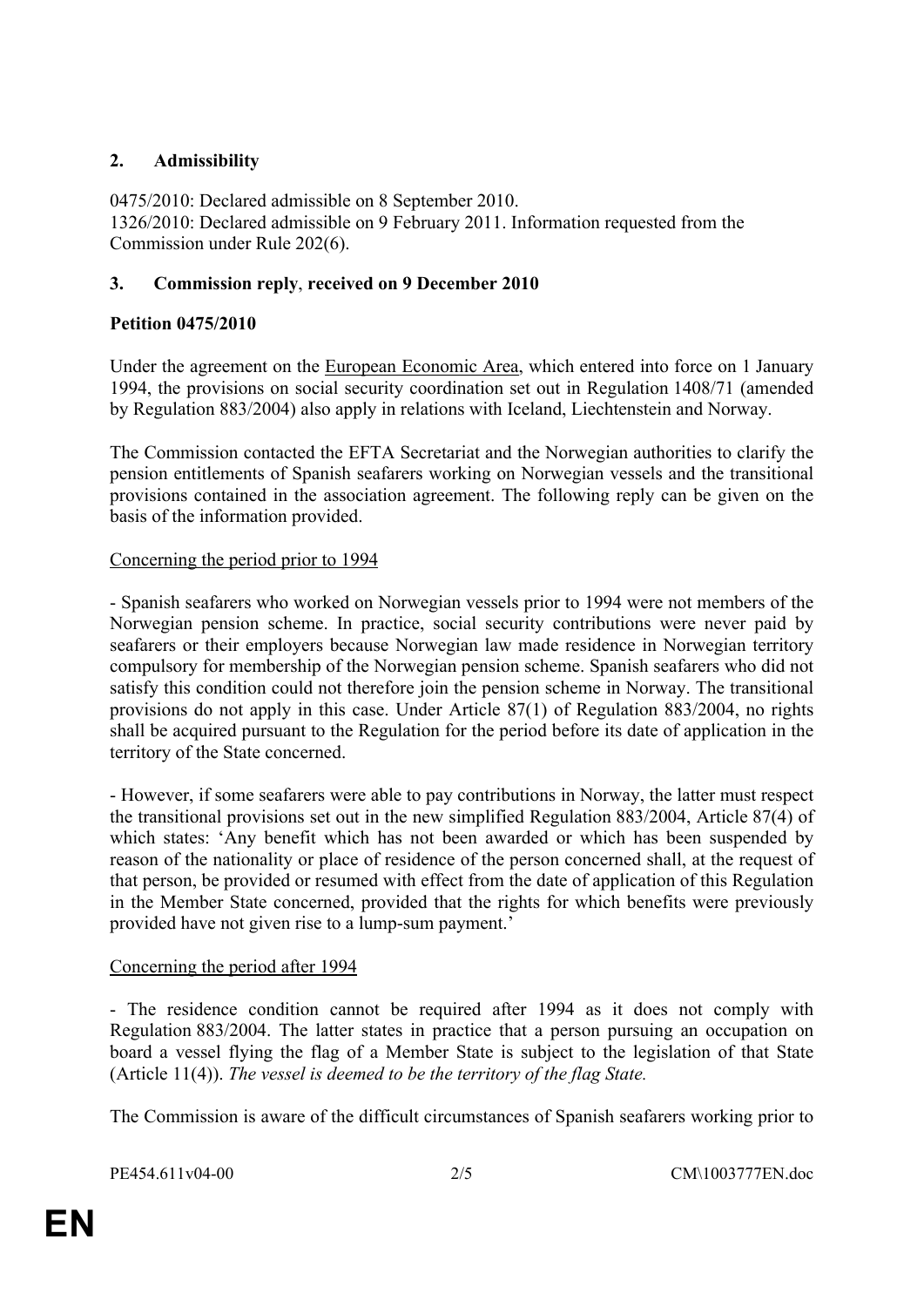1994 without being members of the Norwegian pension scheme. However, the Commission has no way of remedying this situation and calling for retrospective membership for these seafarers in Norway.

It should be noted that Regulation 883/2004 makes it possible for the competent authorities of Member States to enter into bilateral agreements in the interest of certain persons or categories of persons (Article 16). With a view to social justice, the competent Spanish and Norwegian authorities could therefore make contact to conclude such a bilateral agreement in the interest of the workers in question.

### **Conclusions**

The petitioner is invited to forward any document proving that he has paid social security contributions in Norway so that the Commission can reach a decision in full knowledge of the facts.

## **4. Commission reply (REV), received on 16 December 2011**

### **Petitions 0475/2010 and 1326/2010**

#### Comments by the Commission

With regard to petitions 0475/2010 and 1326/2010, Spanish seafarers who worked on Norwegian vessels prior to 1994 were not members of the Norwegian pension scheme. In practice, Norwegian law made residence in Norwegian territory compulsory for membership of the Norwegian pension scheme. Spanish seafarers who did not satisfy this condition could not therefore join the pension scheme in Norway.

If some seafarers were able to pay contributions in Norway, the latter must respect the transitional provisions set out in the new simplified Regulation 883/2004, Article 87(4) of which states: 'Any benefit which has not been awarded or which has been suspended by reason of the nationality or place of residence of the person concerned shall, at the request of that person, be provided or resumed with effect from the date of application of this Regulation in the Member State concerned, provided that the rights for which benefits were previously provided have not given rise to a lump-sum payment'.

The insurance periods of the Spanish seafarers who were able to pay contributions in Norway ought to be taken into account, and the Commission will inform the supervisory authority of this. As the Commission stressed in its previous reply to the European Parliament and in its answer to written question E-9577/2011, it has no way of calling for Norway to grant retrospective membership for these seafarers.

With regard to the action the Commission took on behalf of 10 000 Spanish citizens who had worked in Gibraltar, it should be noted that the freedom of movement principle applies in Gibraltar, and the Commission therefore had the authority to take action on the basis of the treaty. Where Norway is concerned, this responsibility lies with the supervisory authority.

The Commission has also pointed out that it is aware of the difficult circumstances of Spanish seafarers working prior to 1994 without being members of the Norwegian pension scheme. It has stressed that Article 17 of Regulation 1408/71 made it possible for the competent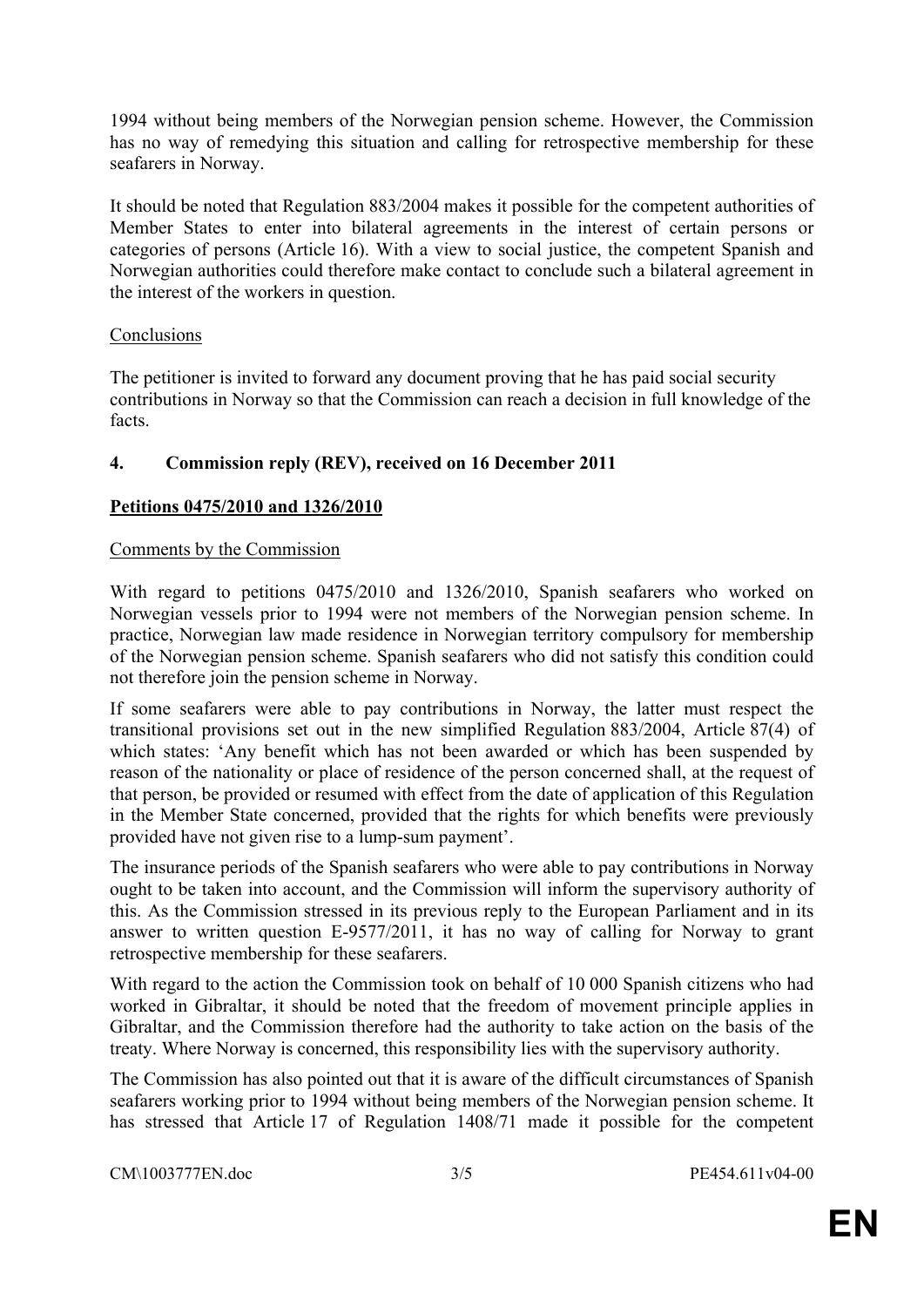authorities of Member States to enter into bilateral agreements in the interest of certain persons or categories of persons (Regulation 883/2004, Article 16). In the interests of social justice, the competent Spanish and Norwegian authorities could therefore make contact to conclude such a bilateral agreement in the interest of the workers in question. The Commission encourages the conclusion of such an agreement, but does not have the authority to call on the countries concerned to do this.

## Conclusion

The Commission is not empowered to intervene on behalf of the petitioners.

## **5. Commission reply (REV II), received on 28 September 2013**

## **Petitions 0475/2010 and 1326/2010**

The Commission has repeatedly stated that it is aware of the difficult circumstances of Spanish seafarers who worked prior to 1994 without being members of the Norwegian pension scheme. It has stressed that Article 17 of Regulation 1408/71 made it possible for the competent authorities of Member States to enter into bilateral agreements in the interest of certain persons or categories of persons (see new Regulation 883/2004, Article 16). In the interests of social justice, the competent Spanish and Norwegian authorities could therefore make contact to conclude such a bilateral agreement in the interest of the workers in question. The Commission encourages the conclusion of such an agreement, but it does not have the authority to call on the countries concerned to act in that respect.

The Commission welcomes the stance taken by the Norwegian Ombudsman, who has called on the Norwegian authorities to come up with a fair solution for the 12 000 Spanish seafarers who worked on Norwegian vessels before 1994 and who (according to the claimants) paid a total of approximately NOK 3.5 million in tax. Following this development, the Commission updated the EFTA Surveillance Authority so that it would be in a position to take appropriate action within its remit.

The Commission would also point out that it remains open to the Norwegian authorities to seek a preliminary ruling from the Court of Justice of EFTA (known simply as the EFTA Court), which is responsible for interpreting the Agreement on the European Economic Area.

Lastly, the Commission would draw the petitioner's attention to the possibility of taking a case against Norway in the European Court of Human Rights (ECHR) on the grounds of failure to follow the court's case law, specifically its judgment of 16 September 1996 in *Gaygusuz* v. *Austria*. The ECHR found in the Gaygusuz judgment that a social security benefit constituted a 'pecuniary right', one of the aims of social security being to give people economic security. In the light of that judgment, there can be no doubt that social security benefits are part of an individual's assets, as they constitute an entitlement vis-à-vis social security funds. To strip a person of that entitlement without objective justification thus violates the right to property as laid down in the European Convention on Human Rights.

### Conclusion